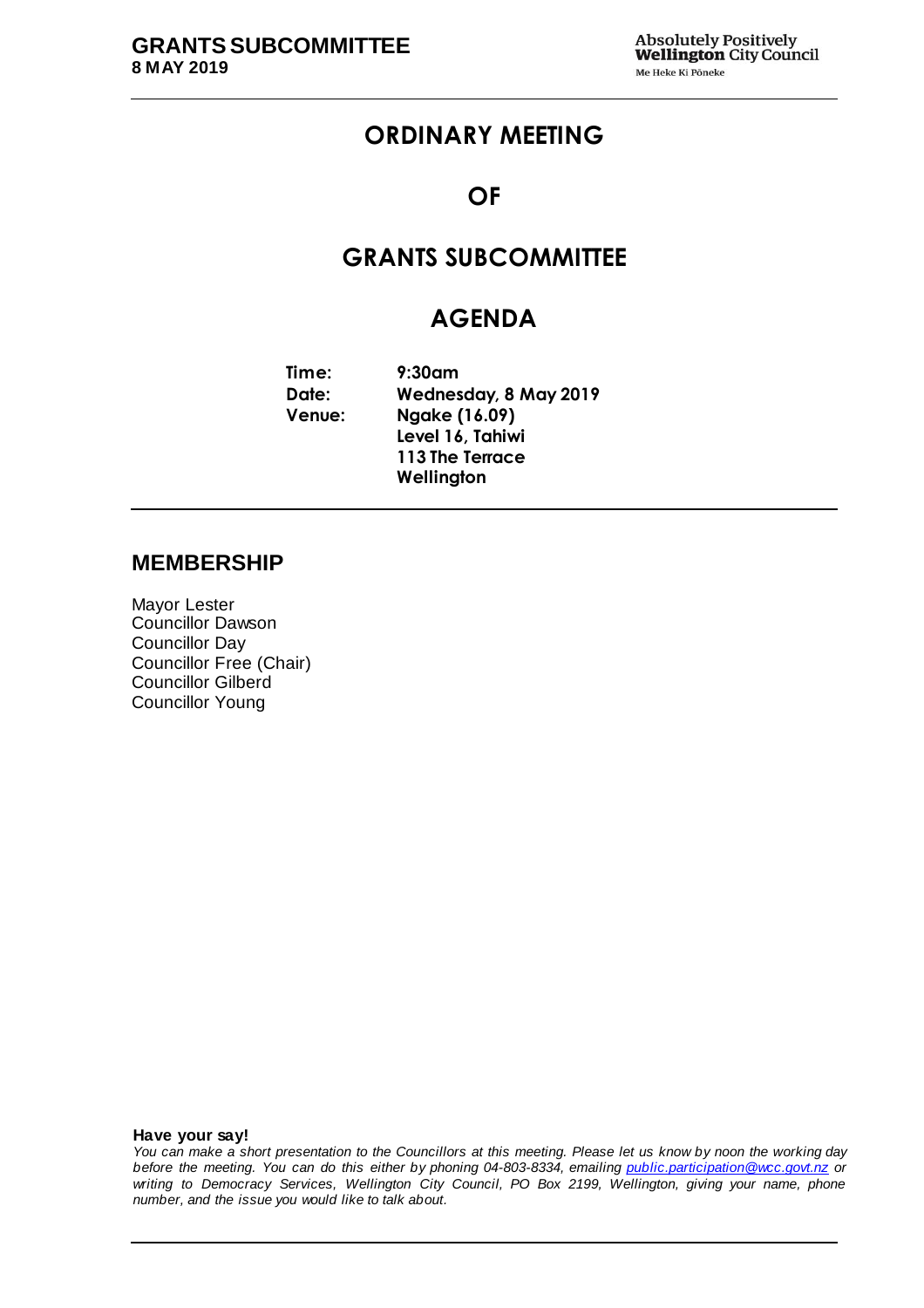# **AREA OF FOCUS**

The Grants Subcommittee is responsible for the effective allocation and monitoring of the Council's grants.

**Quorum:** 3 members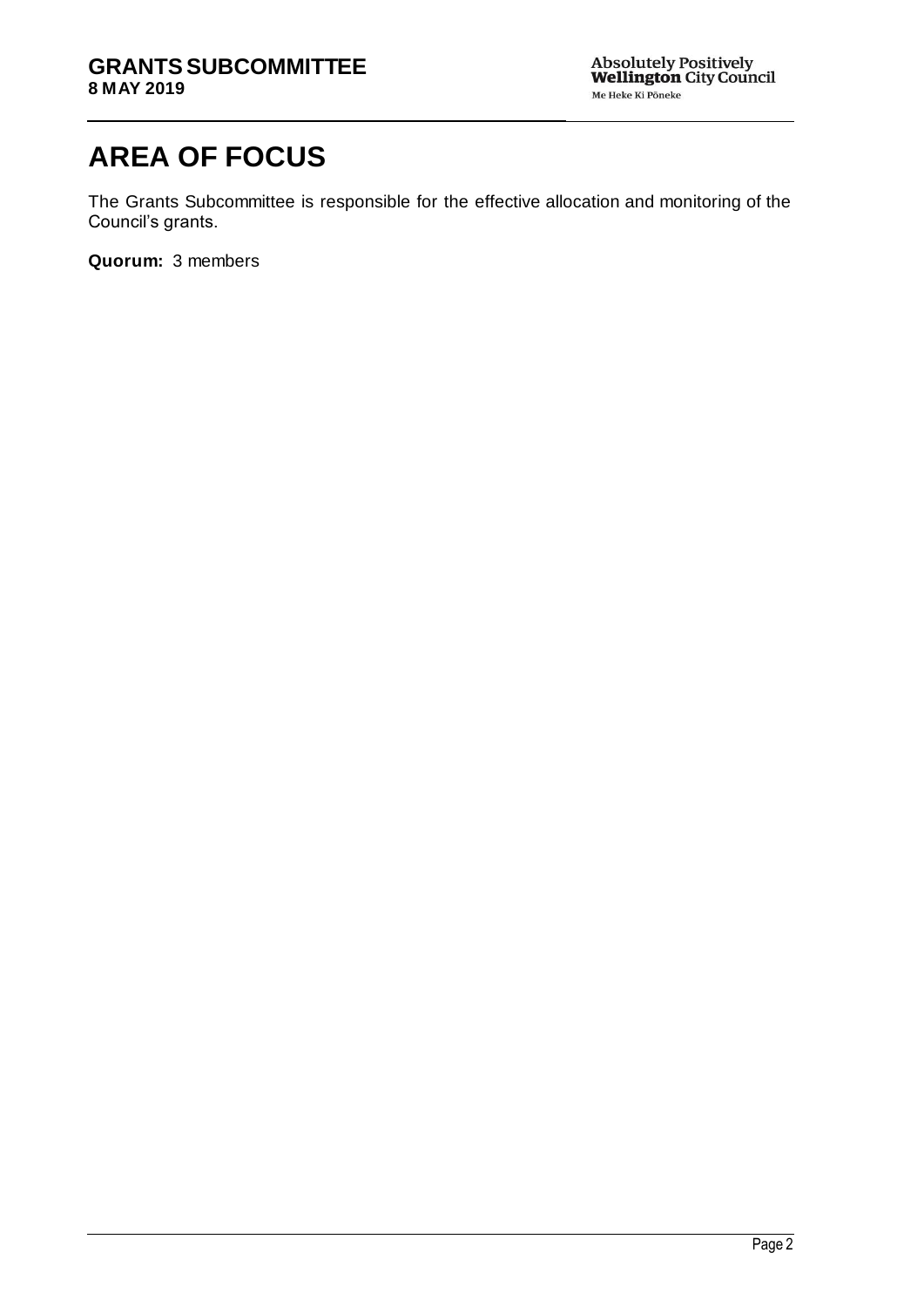# **TABLE OF CONTENTS 8 MAY 2019**

|    | <b>Business</b>                                      | Page No.       |  |  |
|----|------------------------------------------------------|----------------|--|--|
|    |                                                      |                |  |  |
| 1. | <b>Meeting Conduct</b>                               | 5              |  |  |
|    | 1.1 Apologies                                        | 5              |  |  |
|    | 1. 2 Conflict of Interest Declarations               | 5              |  |  |
|    | 1.3 Confirmation of Minutes                          | 5              |  |  |
|    | 1.4 Items not on the Agenda                          | 5              |  |  |
|    | 1.5 Public Participation                             | 5              |  |  |
| 2. | <b>General Business</b>                              | $\overline{7}$ |  |  |
|    | <b>CH Izard Bequest 2019- recommendations</b><br>2.1 | $\overline{7}$ |  |  |
|    | Arts and Culture Fund- April 2019<br>2.2             | 15             |  |  |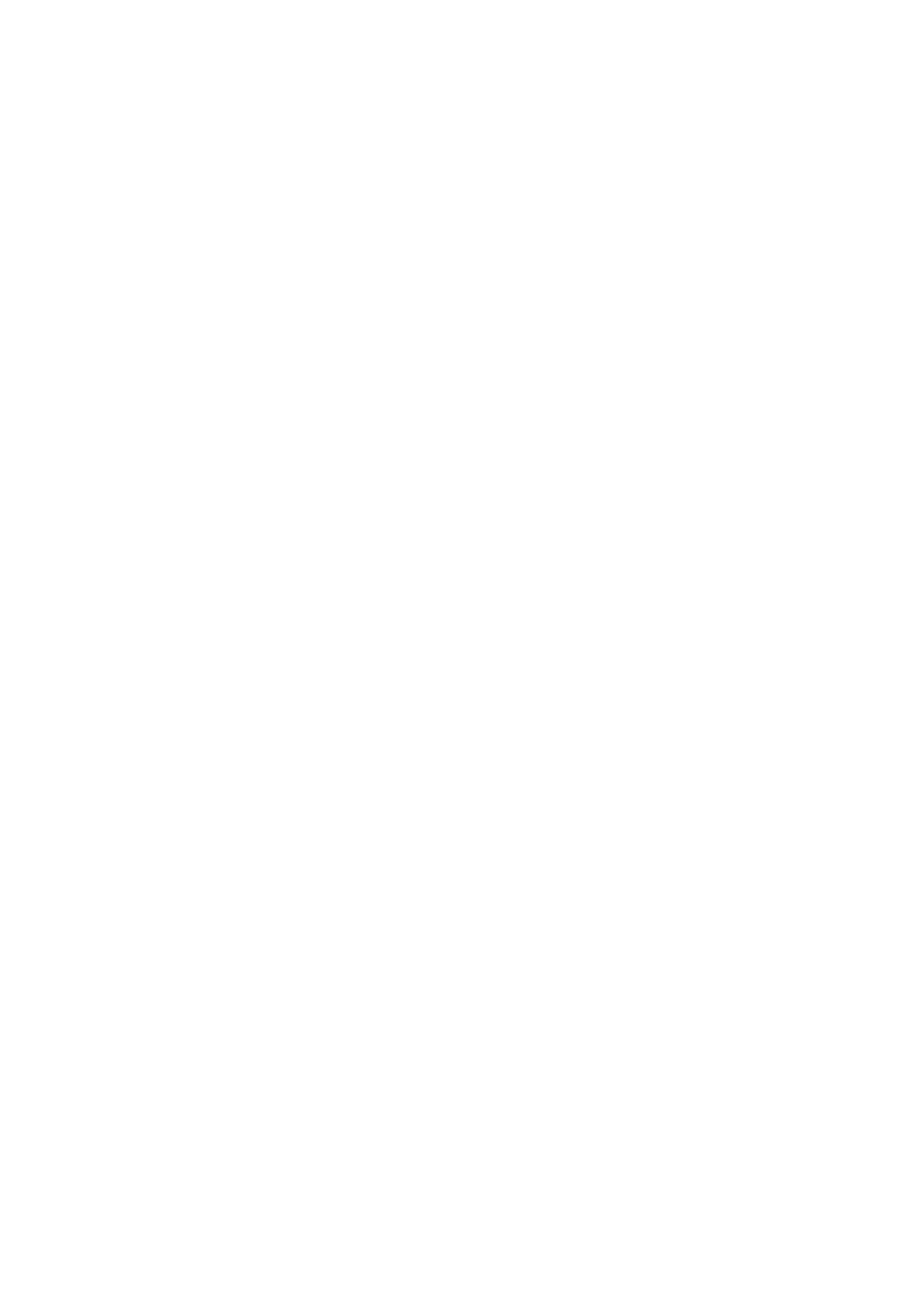# <span id="page-4-0"></span>**1. Meeting Conduct**

#### <span id="page-4-1"></span>**1.1 Apologies**

The Chairperson invites notice from members of apologies, including apologies for lateness and early departure from the meeting, where leave of absence has not previously been granted.

#### <span id="page-4-2"></span>**1.2 Conflict of Interest Declarations**

Members are reminded of the need to be vigilant to stand aside from decision making when a conflict arises between their role as a member and any private or other external interest they might have.

#### <span id="page-4-3"></span>**1.3 Confirmation of Minutes**

The minutes of the meeting held on 10 April 2019 will be put to the Grants Subcommittee for confirmation.

#### <span id="page-4-4"></span>**1.4 Items not on the Agenda**

The Chairperson will give notice of items not on the agenda as follows.

#### *Matters Requiring Urgent Attention as Determined by Resolution of the Grants Subcommittee.*

The Chairperson shall state to the meeting:

- 1. The reason why the item is not on the agenda; and
- 2. The reason why discussion of the item cannot be delayed until a subsequent meeting.

The item may be allowed onto the agenda by resolution of the Grants Subcommittee.

#### *Minor Matters relating to the General Business of the Grants Subcommittee.*

The Chairperson shall state to the meeting that the item will be discussed, but no resolution, decision, or recommendation may be made in respect of the item except to refer it to a subsequent meeting of the Grants Subcommittee for further discussion.

#### <span id="page-4-5"></span>**1.5 Public Participation**

A maximum of 60 minutes is set aside for public participation at the commencement of any meeting of the Council or committee that is open to the public. Under Standing Order 3.23.3 a written, oral or electronic application to address the meeting setting forth the subject, is required to be lodged with the Chief Executive by 12.00 noon of the working day prior to the meeting concerned, and subsequently approved by the Chairperson.

Requests for public participation can be sent by email to [public.participation@wcc.govt.nz,](mailto:public.participation@wcc.govt.nz) by post to Democracy Services, Wellington City Council, PO Box 2199, Wellington, or by phone at 04 803 8334, giving the requester's name, phone number and the issue to be raised.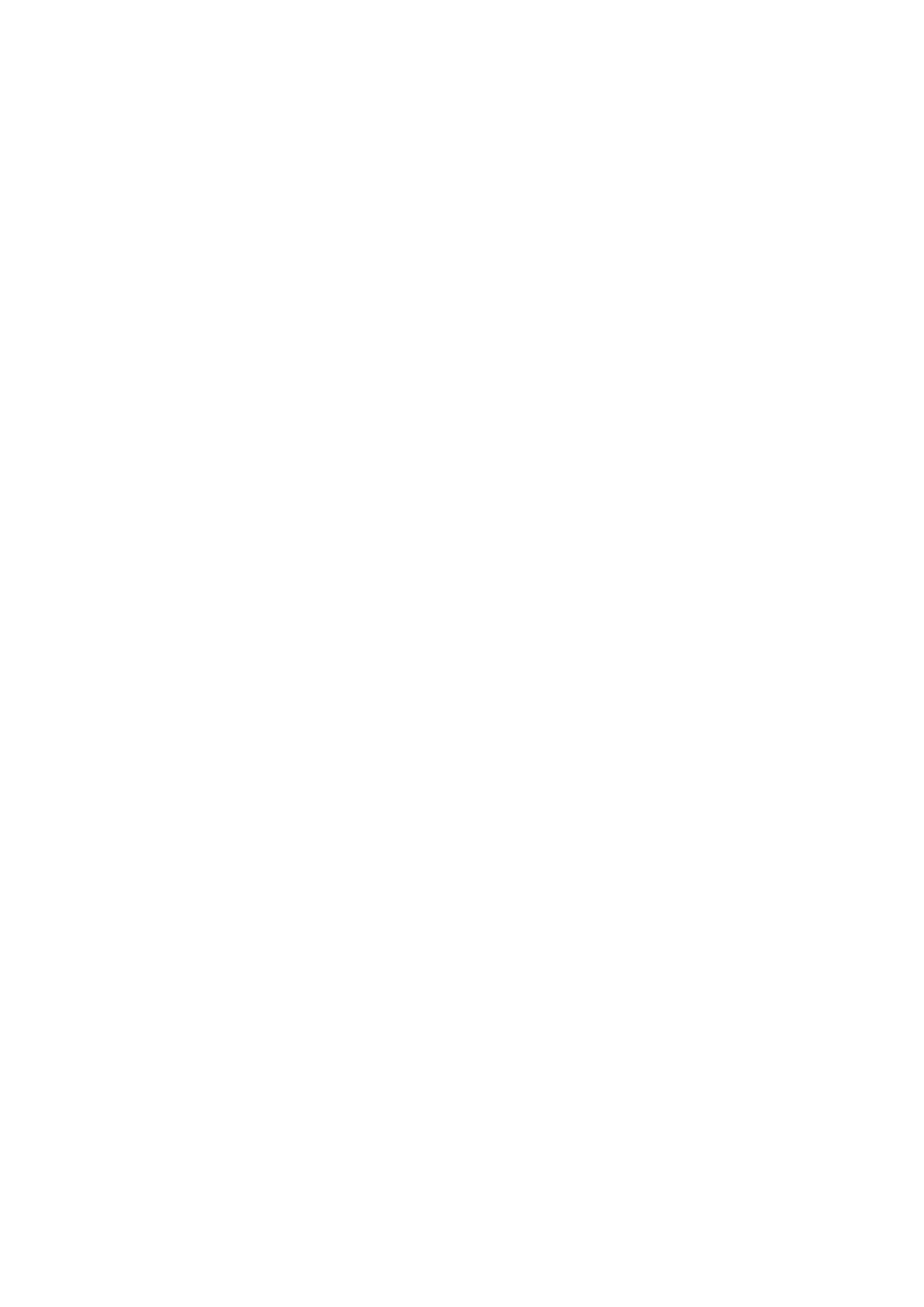# <span id="page-6-1"></span><span id="page-6-0"></span>**2. General Business**

# **CH IZARD BEQUEST 2019- RECOMMENDATIONS**

# **Purpose**

1. This report asks the Grants Subcommittee to approve recommendations for funding through the C.H. Izard Bequest.

# **Summary**

2. The C.H. Izard Bequest has been managed by Council since 1925. The capital is managed by trustees Macalister Mazengarb Solicitors and an annual allocation made for distribution.

# **Recommendation/s**

That the Grants Subcommittee:

- 1. Receives the information.
- 2. Agree to the allocation of funding for the C.H. Izard Bequest 2019, as listed below:

| #             | Organisation                                      | Project                                         | Amount<br>requested | Recom<br>mended | <b>Comments</b>                                                                                                          |
|---------------|---------------------------------------------------|-------------------------------------------------|---------------------|-----------------|--------------------------------------------------------------------------------------------------------------------------|
| 1             | Changemakers<br>Resettlement<br>Forum Inc         | Social Worker<br>for former<br>refugee<br>women | \$13,312            | \$2,000         | Request for support for<br>social work and<br>support groups already<br>funded through<br>Council funding.               |
| $\mathcal{P}$ | Epilepsy<br>Association of<br>New Zealand<br>Inc. | <b>Epilepsy Field</b><br>Service<br>Program     | \$3,000             | \$0             | Request is for a<br>service aligned with<br>the healthcare sector<br>and not a close fit with<br>CH Izard fund criteria. |
| 3             | KidzStuff<br>Theatre Inc                          | KidzStuff<br>Administrator<br>wages             | \$4,000             | \$0             | Lower priority given<br>other requests with a<br>closer fit to funding<br>criteria.                                      |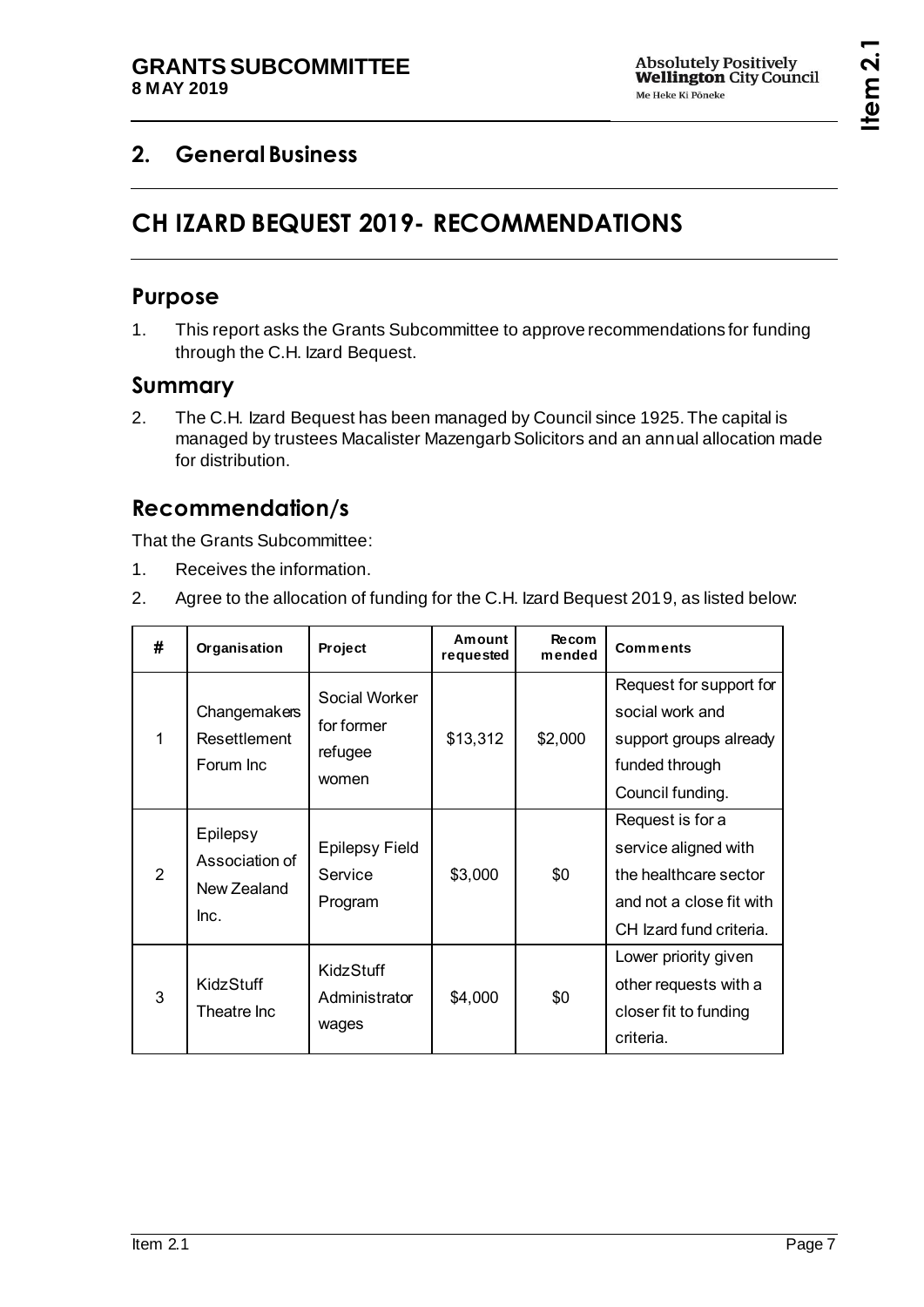| $\overline{4}$ | Newtown<br><b>Budgeting and</b><br>Advocacy<br>Service | Training for<br>volunteers and<br>staff at<br>Newtown<br>Budget and<br>Advocacy<br>Service      | \$2,300 | \$2,300 | <b>Budgeting service</b><br>providing a valuable<br>service to people in<br>need in Newtown,<br>support for volunteer<br>and staff training.                                           |
|----------------|--------------------------------------------------------|-------------------------------------------------------------------------------------------------|---------|---------|----------------------------------------------------------------------------------------------------------------------------------------------------------------------------------------|
| 5              | Parent to<br>Parent<br>Wellington<br>Region            | Sibling<br>Workshop                                                                             | \$2,000 | \$2,000 | Support for workshops<br>for brothers and sisters<br>of people with<br>disabilities, close fit<br>with criteria of<br>benefiting a<br>disadvantaged group,<br>run by and for siblings. |
| 6              | Parkinson's<br>New Zealand                             | Wellington<br>Parkinson's<br>Community<br>Educator                                              | \$5,000 | \$0     | Request is for a<br>service aligned with<br>the healthcare sector<br>and not a close fit with<br>CH Izard fund criteria<br>given pressure on<br>available funding.                     |
| $\overline{7}$ | Samaritans of<br>Wellington<br>Incorporated            | VideoCam and<br>Wages                                                                           | \$3,520 | \$3,520 | Operational and<br>training support for<br>critical volunteer run<br>local group, close fit<br>with fund criteria.                                                                     |
| 8              | StarJam<br>Charitable<br>Trust                         | StarJam<br>Wellington<br>Music<br>Workshop and<br>Community<br>Performance<br>Programme<br>2019 | \$4,099 | \$2,575 | Contribution to local<br>programme working<br>with young people with<br>disabilities in<br>community centre<br>settings, close fit with<br>fund criteria.                              |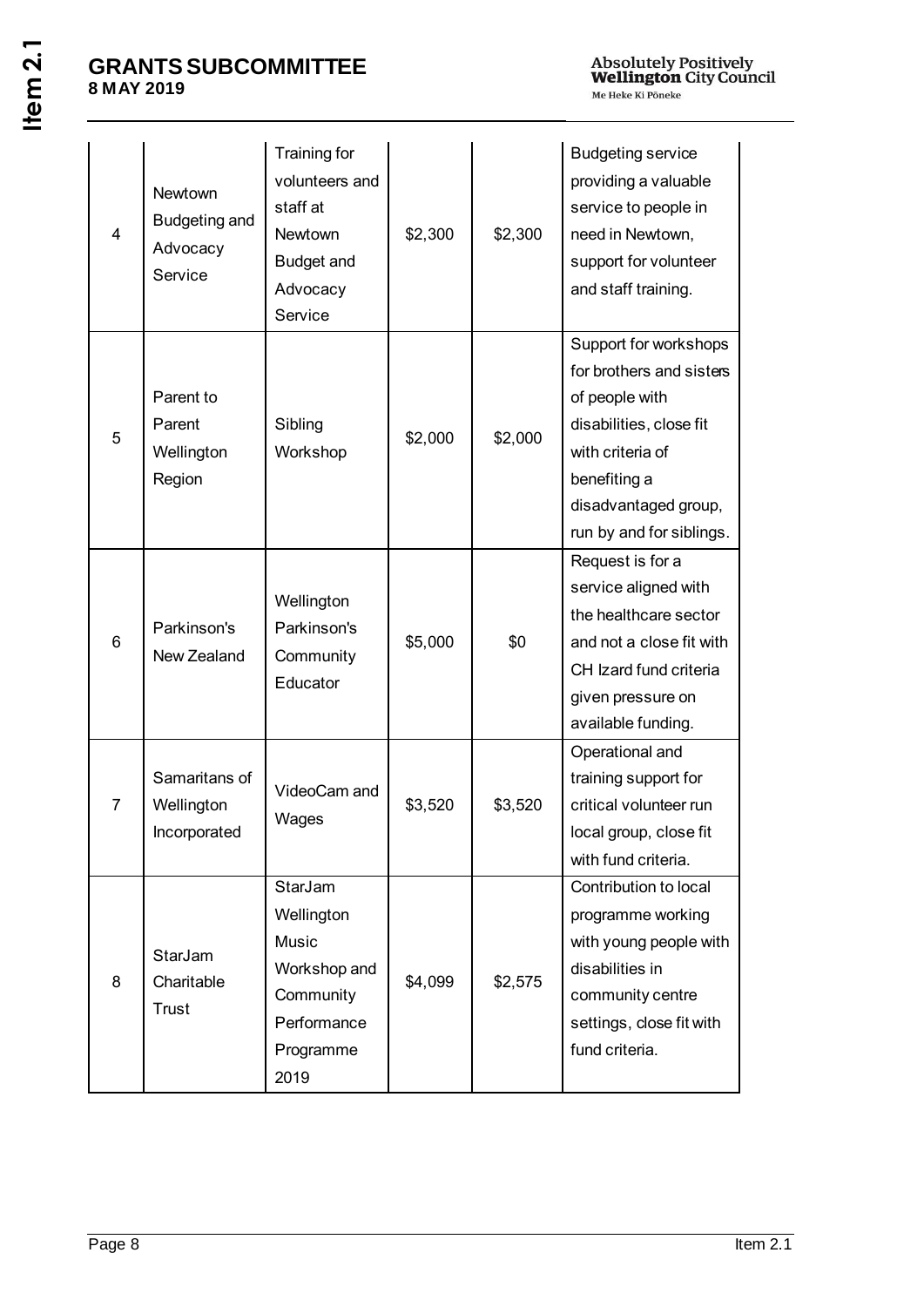| 9               | St Vincent de<br>Paul Society<br>Wellington<br>Area                       | Vinnies Re<br>Sew                                                     | \$2,659 | \$2,659 | Support for open<br>access programme<br>working with a wide<br>range of people on<br>meaningful projects<br>and skill development,<br>close fit with fund<br>criteria. |
|-----------------|---------------------------------------------------------------------------|-----------------------------------------------------------------------|---------|---------|------------------------------------------------------------------------------------------------------------------------------------------------------------------------|
| 10              | St Vincent de<br>Paul Society<br>Wellington<br>Area                       | Pregnancy<br>Assistance                                               | \$2,938 | \$2,938 | Support for progamme<br>working with young<br>parents, providing<br>education, information<br>as well as basic<br>supplies. Close fit with<br>fund criteria.           |
| 11              | The Parenting<br>Place Inc -<br>Parents<br>Incorporated                   | Attitude life-<br>skills<br>presentations<br>in Wellington<br>schools | \$4,900 | \$0     | Lower priority given<br>other requests with<br>closer fit to fund<br>criteria.                                                                                         |
| 12 <sup>2</sup> | The Wellington<br><b>City Mission</b><br>(Anglican)<br><b>Trust Board</b> | Mission for<br>Youth Noho<br>Marae Camp<br>Programme                  | \$8,000 | \$6,000 | Close fit with CH Izard<br>fund criteria,<br>supporting two noho<br>marae for young<br>people participating in<br>alternative education<br>programme                   |
| 13              | Vincents' Art<br>Workshop Inc                                             | Support<br>towards art<br>materials and<br>tuition                    | \$4,000 | \$4,000 | Support for art<br>materials for broad<br>range of open access<br>community programme<br>including people with<br>mental illness.                                      |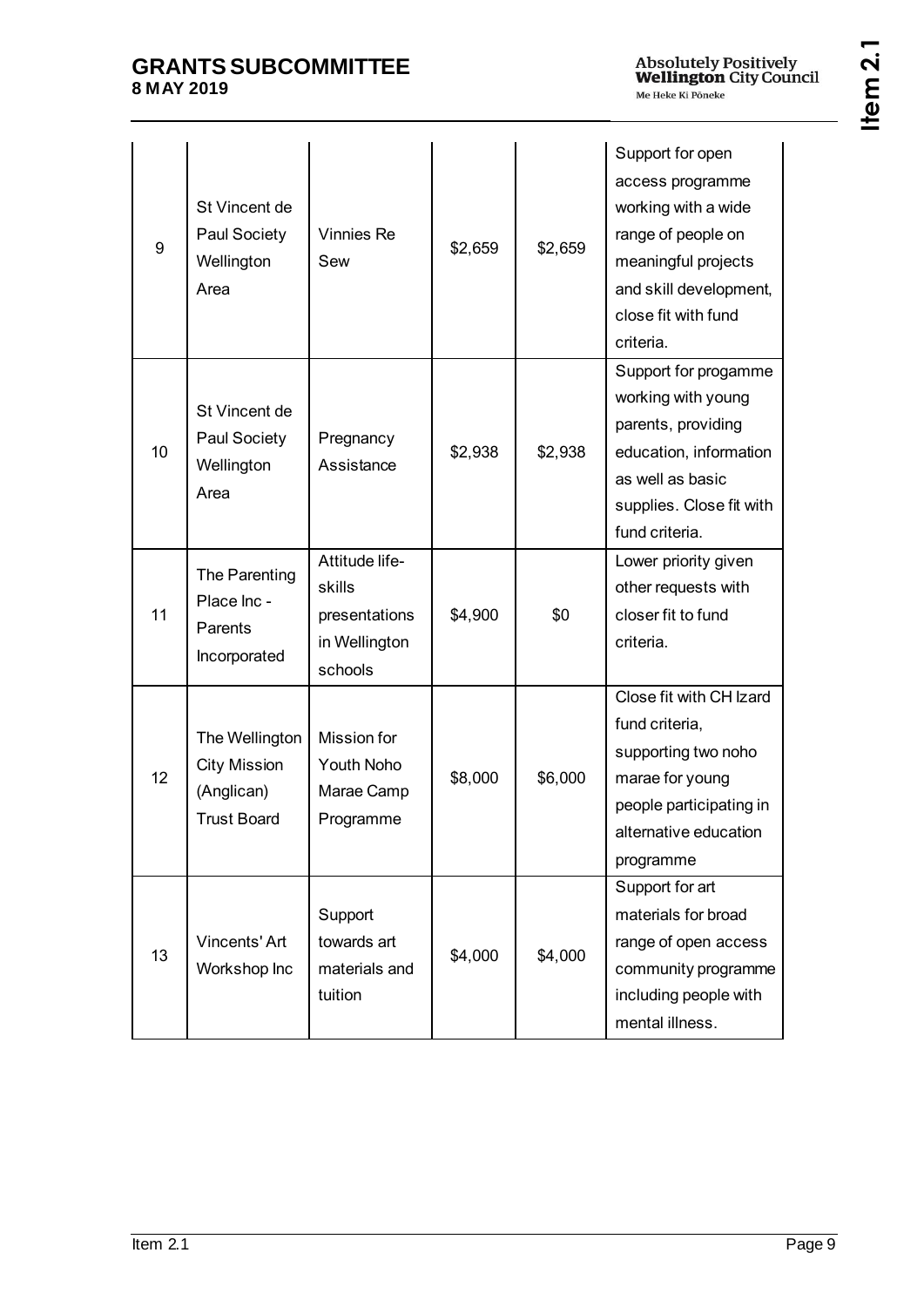| 14 | Wellington<br>Branch of the<br>Muscular<br>Dystrophy<br>Association of<br>New Zealand<br>Incorporated | Neuromuscular<br>Community<br>Support<br>Coordinator | \$8,000  | \$0      | Request is for a<br>service aligned with<br>the healthcare sector<br>and not a close fit with<br>CH Izard fund criteria. |
|----|-------------------------------------------------------------------------------------------------------|------------------------------------------------------|----------|----------|--------------------------------------------------------------------------------------------------------------------------|
| 15 | Wellington<br>Hospitals<br>Foundaton                                                                  | Child Support<br>Programme                           | \$1,800  | \$0      | Request is for a<br>service aligned with<br>the healthcare sector<br>and not a close fit with<br>CH Izard fund criteria. |
| 16 | Wellington<br>Riding for the<br><b>Disabled</b><br>Association<br>Inc.                                | <b>RDA Therapy</b><br>Horse                          | \$2,500  | \$0      | Lower priority given<br>other requests with<br>closer fit to fund<br>criteria.                                           |
|    |                                                                                                       |                                                      | \$77,028 | \$27,992 |                                                                                                                          |

# **Background**

- 3. Charles Hayward Izard served on the Wellington City Council and then as a Member of Parliament, he gifted Izard Park in memory of his son C.B. Izard. The park is adjacent to Otari Wilton Bush and bears the family name.
- 4. The trustees of the C.H. Izard Bequest have advised that up to \$28,000 is available fund for allocation to suitable projects recommended to them by the Grants Subcommittee.

# **Discussion**

- 5. The C.H. Izard Bequest has specific criteria in addition to meeting Council's general Social and Recreation Fund criteria, though less emphasis on Council's strategic priorities is required.
- 6. To be eligible, projects must:
	- be for educational purposes or to support needy, disadvantaged groups in the
	- community
	- be an application from a group or organisation (individuals are not eligible)
	- be within the Wellington city rate-paying area.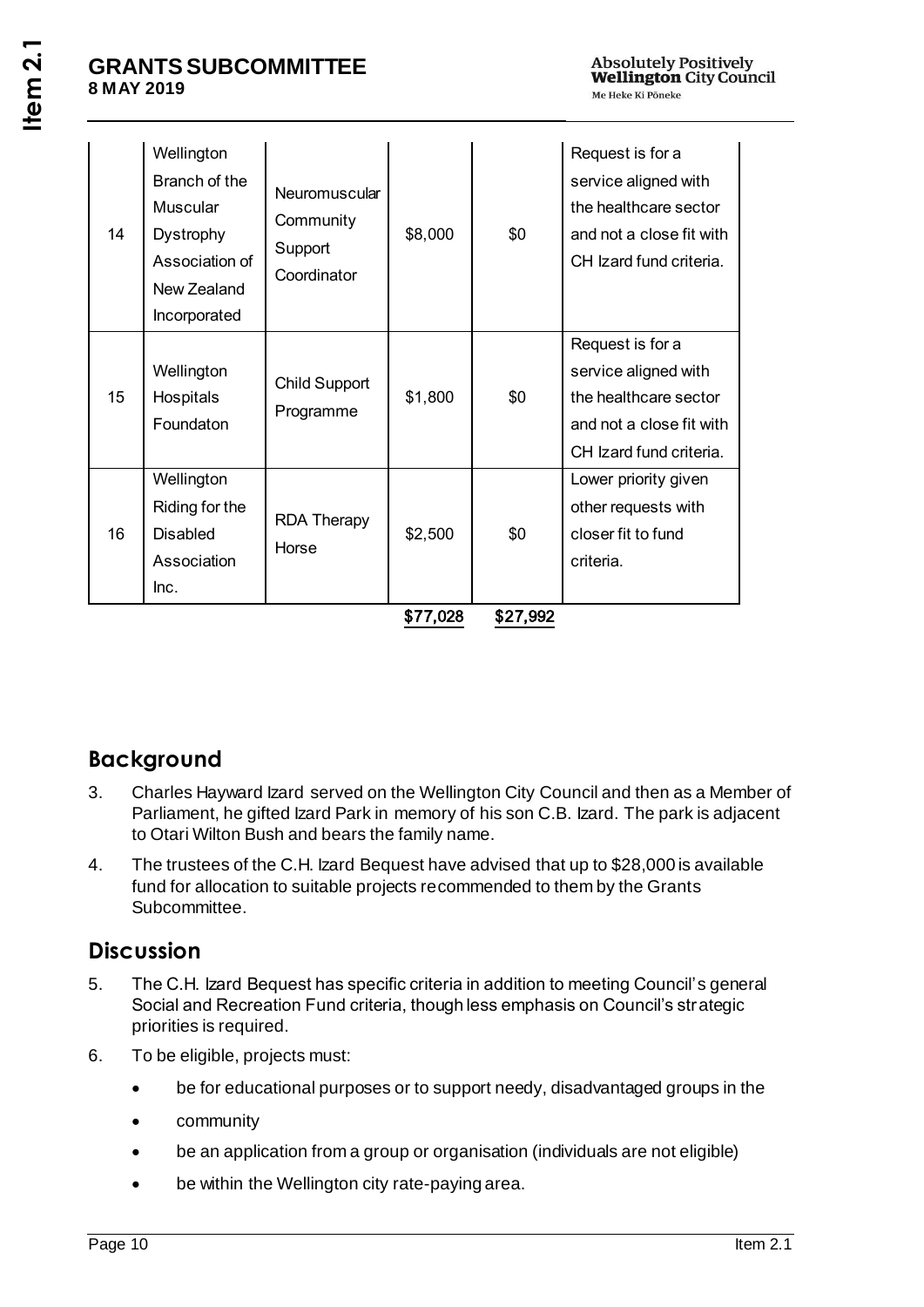- 7. Additional criteria for this fund are:
	- Your project makes a positive contribution to achieving the Council's Strategic Outcomes and points of difference as listed in our Annual Plan.
	- The project is Wellington based and primarily benefits the people of Wellington city.
	- The applicant is a legally constituted community group or organisation, not an individual or individuals. (Groups may apply under an appropriate umbrella organisation.)
	- The applicant group provides evidence of (or, if a new group, systems for):
		- sound financial management
		- good employment practice (where applicable)
		- clear and detailed planning
		- clear performance measures
		- demonstrated ability to report back on past funding as appropriate.
	- Projects will not be funded for the same purpose more than once in any financial year.
	- Failure to report adequately on past Council funding can result in a group being considered ineligible for future funding.
	- The project should be physically and financially accessible either by a wide range of people or by the intended users.
	- The project should show evidence of community support, collaboration and building partnerships with other organisations (such as letters of support from other organisations / leaders).
	- The applicant must demonstrate that the project expands the capacity, range or level of similar types of services in the community and that it has involved users in identifying the need for the project.
	- The principal intent of the project is not for private or commercial financial gain, though such gains may occur as a side effect of the project.
	- The application must demonstrate an awareness of the Treaty of Waitangi, in particular when involving mana whenua and taura here.
	- The project is for a charitable and / or educational purpose.
- 8. Charitable and/or educational purposes and must fit the 'charitable mould', and may or may not have an educational purpose. Charitable is interpreted as "needy" in the social welfare sense, not simply as a charitable trust.
- 9. Original information provided through online applications has been made available to Councillors and in making assessments Officers look at past funding allocations and other support projects and organisations have received from Wellington City Council and other community funders.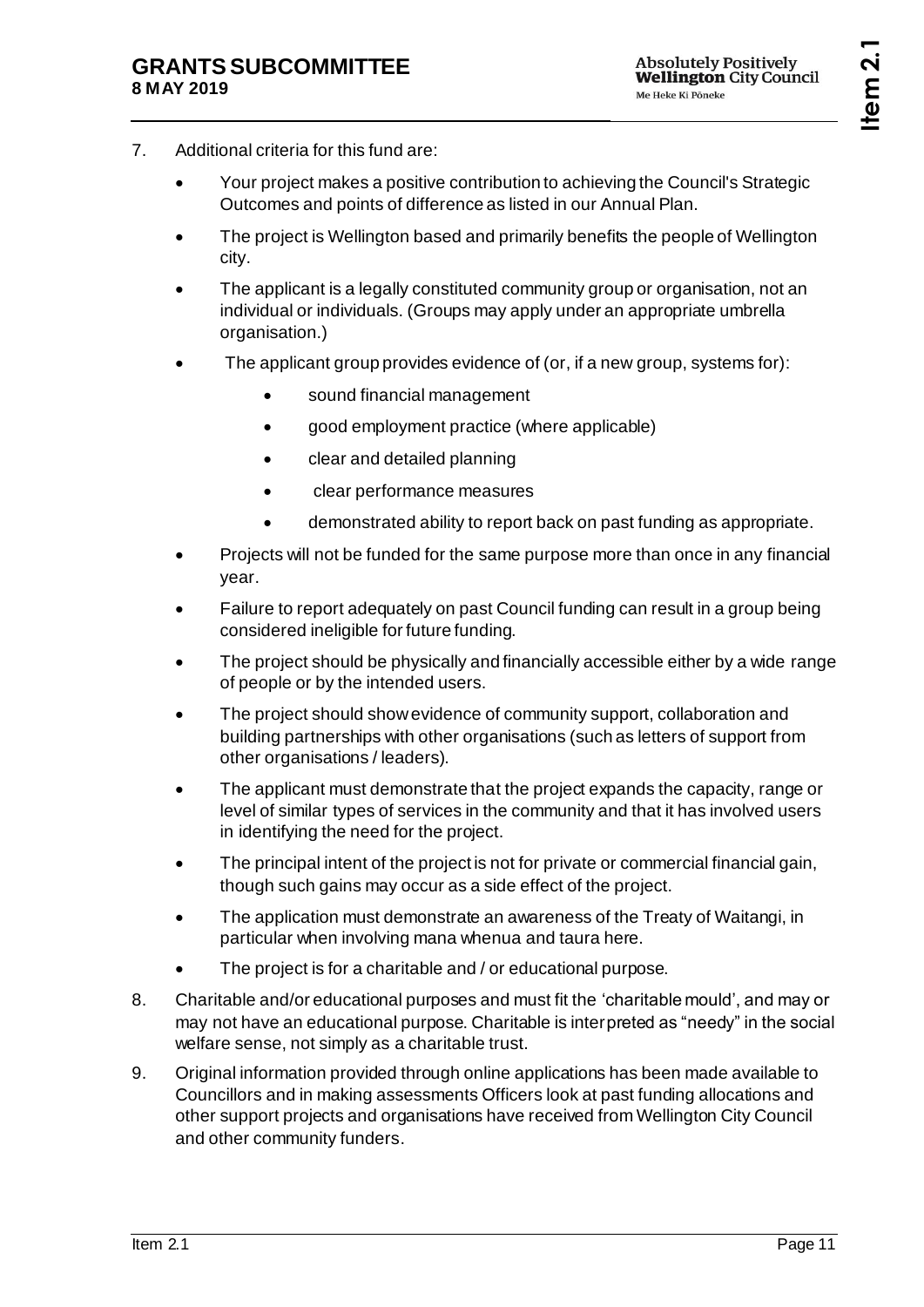10. We received 16 applications which were eligible for support through the CH Izard Bequest, seeking a total of \$77,028, Officers are recommending eight organisations be supported with a total of \$27,992.

# **Attachments**

Nil

| Author     | Mark Farrar, Team Leader Funding and Relationships |
|------------|----------------------------------------------------|
| Authoriser | Jenny Rains, Community Services Manager            |
|            | Stephen McArthur, Manager Community Networks       |
|            | Barbara McKerrow, Chief Operating Officer          |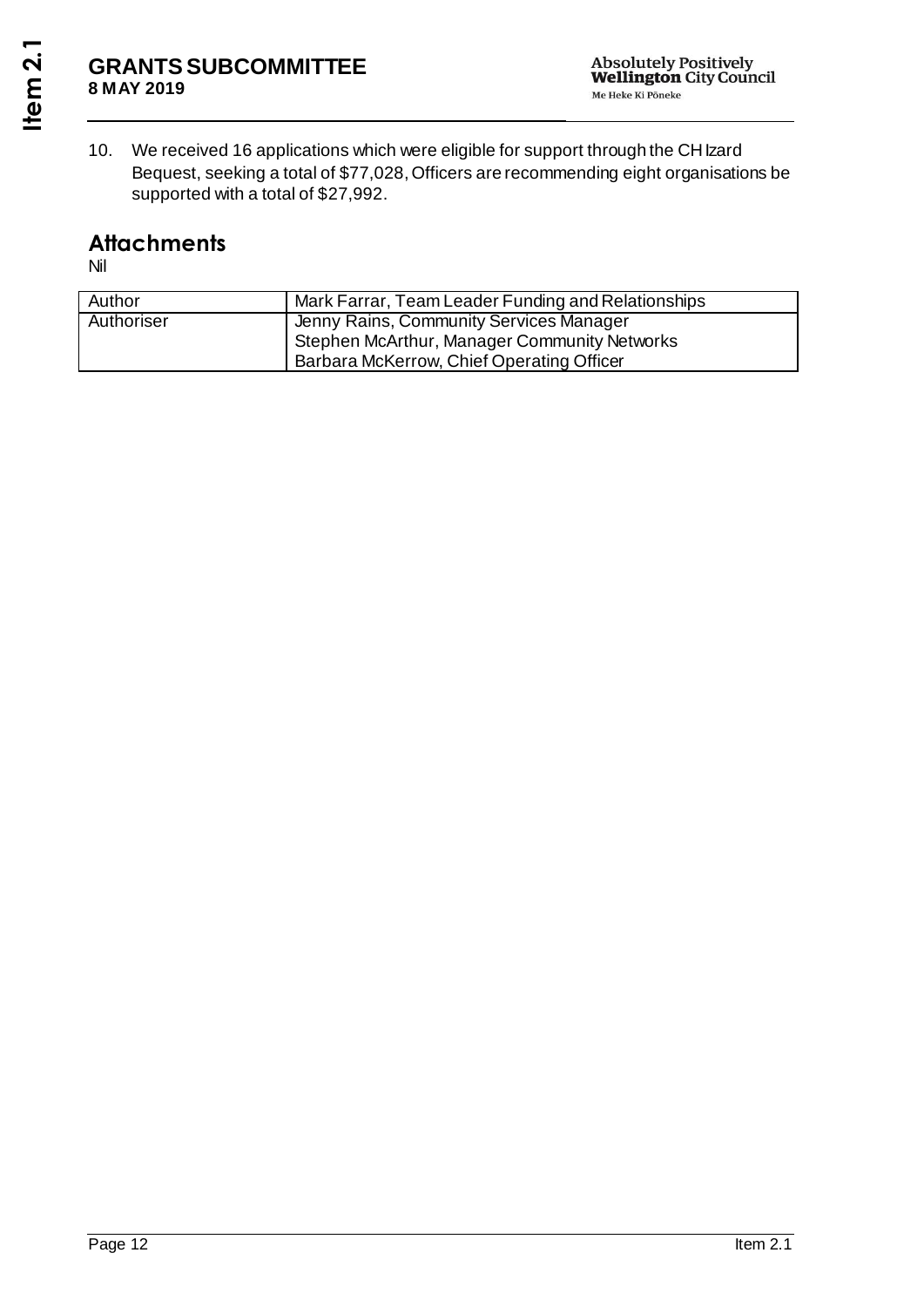# **SUPPORTING INFORMATION**

**Engagement and Consultation** NA

#### **Treaty of Waitangi considerations**

Criteria for the CH Izard Bequest references the need for applicants to give consideration to mana whenua and any implications relating to the Treaty of Waitangi, many applications reference programmes and projects which work with mana whenua.

#### **Financial implications**

The C.H. Izard Bequest is managed by trustees Macalister Mazengarb Solicitors and an annual allocation made for distribution.

**Policy and legislative implications** NA

**Risks / legal**  NA

**Climate Change impact and considerations** NA

**Communications Plan** NA

**Health and Safety Impact considered** NA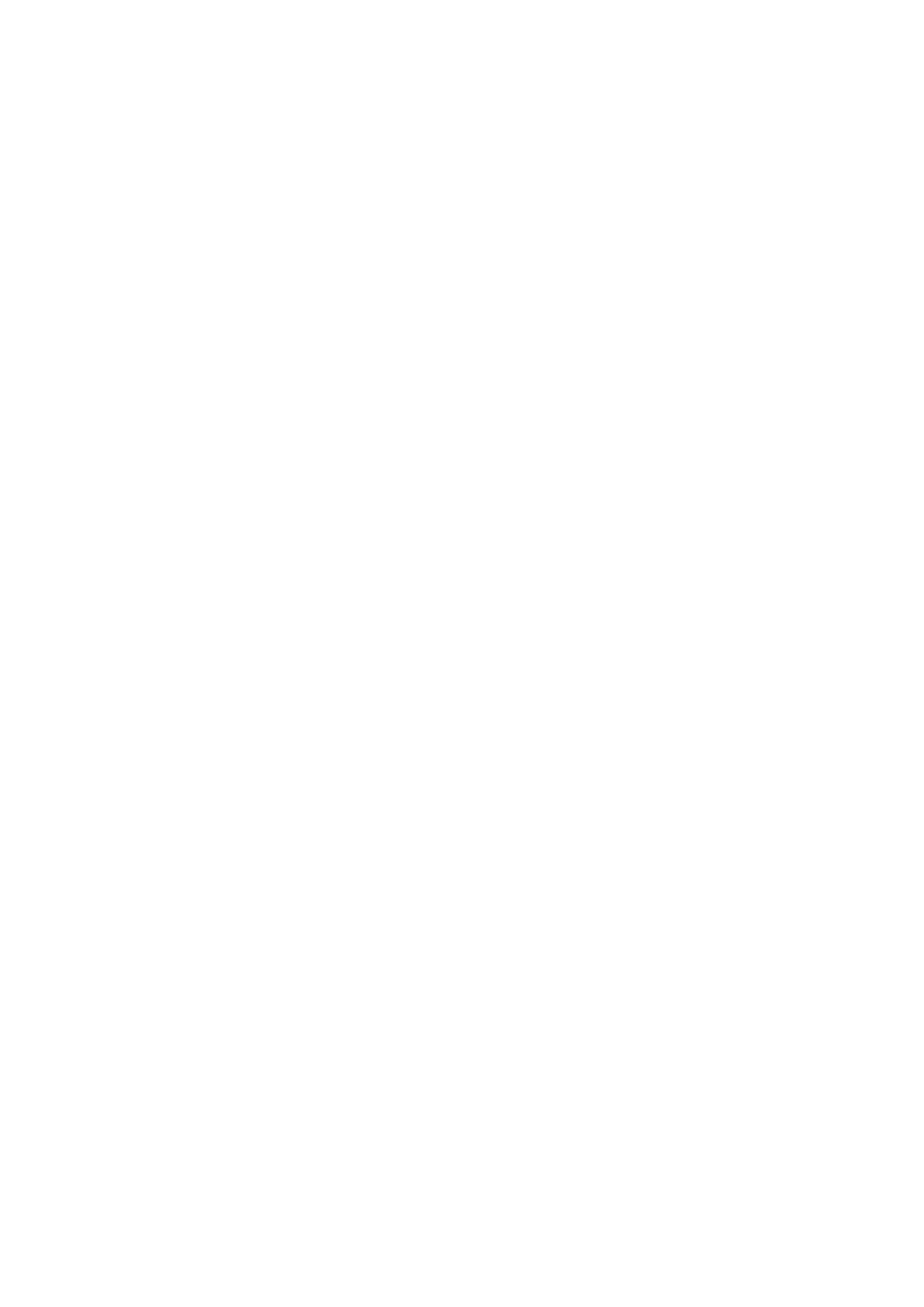# <span id="page-14-0"></span>**ARTS AND CULTURE FUND- APRIL 2019**

### **Purpose**

1. This report asks the Grants Subcommittee to allocate funding through the Arts and Culture Fund for the third funding round of the 2018/19 financial year, applications closed 4 April 2019.

## **Summary**

2. The Council provides grants to assist community groups and organisations to undertake projects that meet community needs. Grants are also a mechanism for achieving the Council's objectives and strategic priorities, especially those priorities that rely on community organisations carrying out specific activities.

# **Recommendation/s**

That the Grants Subcommittee:

- 1. Receives the information.
- 2. Agrees to the allocation of funding for the Arts and Culture Fund as listed in the table

| # | Organisation                                                   | Project                                                               | Amount<br>requested | Recom<br>mended | Comment                                                                                                                               |
|---|----------------------------------------------------------------|-----------------------------------------------------------------------|---------------------|-----------------|---------------------------------------------------------------------------------------------------------------------------------------|
| 1 | A Mulled<br><b>Whine Limited</b>                               | Ransom                                                                | \$14,796            | \$0             | Seeking support<br>through the<br>Professional<br>Performing Arts Fund,<br>a lower priority given<br>pressure of available<br>funding |
| 2 | Aotearoa<br>Kinesthetic<br>Educational<br>Entertainment<br>Ltd | Te Rereka -<br>The Flight<br>Wellington<br>regional<br>libraries tour | \$8,000             | \$0             | Due to demand on<br>the fund, not<br>recommended for<br>support                                                                       |
| 3 | Arohanui<br>Strings -<br><b>Sistema Hutt</b><br>Valley         | Arohanui<br>Strings Music in<br>Wellington<br><b>Schools</b>          | \$10,200            | \$10,000        | Support for children's<br>musical education,<br>good fit with the<br>hothouse for talent<br>priority                                  |
| 4 | <b>Arts Advent</b><br>Calendar                                 | <b>Arts Advent</b><br>Calendar                                        | \$7,100             | \$0             | Lower priority given<br>pressure of available<br>funding and limited<br>details on the<br>proposed<br>programme.                      |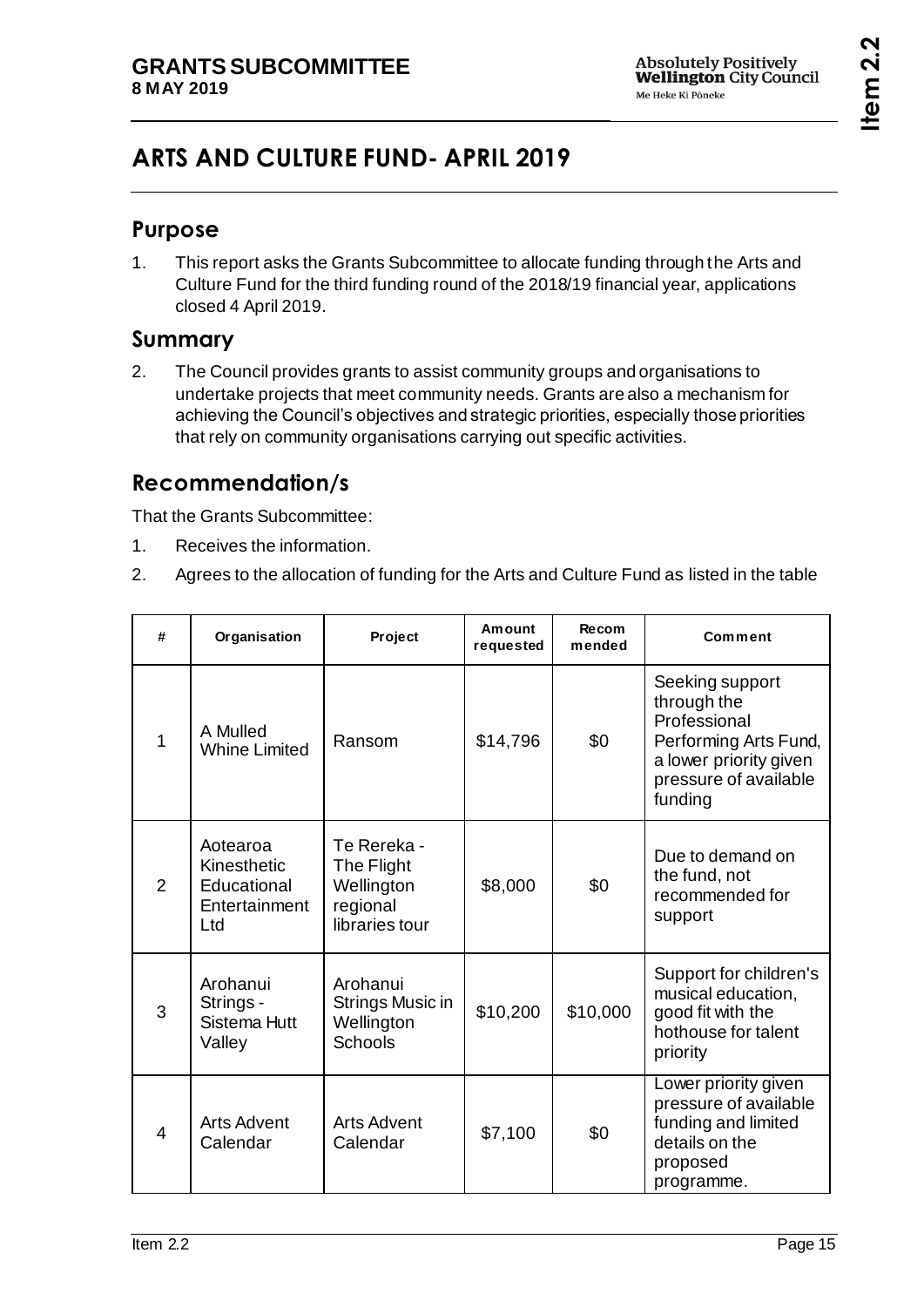| 5               | A Slightly<br><b>Isolated Dog</b><br>Limited            | Slay the Dragon<br>or Save the<br>Dragon or<br><b>Neither</b>                                                                                   | \$13,200 | \$13,200 | Support to create a<br>new theatre work.<br>Good fit with the<br>priorities for the<br>Professional<br>Performing Arts Fund.                                                             |
|-----------------|---------------------------------------------------------|-------------------------------------------------------------------------------------------------------------------------------------------------|----------|----------|------------------------------------------------------------------------------------------------------------------------------------------------------------------------------------------|
| $6\phantom{1}6$ | <b>Barbarian</b><br>Productions<br>Limited              | Kiwi!                                                                                                                                           | \$14,280 | \$0      | Seeking support<br>through the<br>Professional<br>Performing Arts Fund,<br>lower priority given<br>pressure of available<br>funding. Officers will<br>discuss a possible<br>resubmittal. |
| $\overline{7}$  | <b>Bulgarian</b><br>Society Horo<br>Incorporated        | Development<br>and rehearsal<br>of a new<br><b>Bulgarian folk</b><br>dance work<br>'Feel the<br>freedom of the<br><b>Balkans Down</b><br>Under' | \$3,880  | \$2,000  | Support for cultural<br>dance group. Good fit<br>with the region of<br>confident identities<br>priority.                                                                                 |
| 8               | Choirs<br>Aotearoa New<br><b>Zealand Trust</b>          | <b>National Choirs</b><br>in Wellington<br>this July                                                                                            | \$8,100  | \$5,000  | Support choral<br>activities, good fit with<br>the hothouse for<br>talent priority                                                                                                       |
| 9               | Creation<br><b>Station</b><br><b>Wellington Ltd</b>     | <b>Project Fashion</b><br>Wellington 2019                                                                                                       | \$3,600  | \$3,600  | Support for fashion<br>mentoring<br>programme, good fit<br>with the hothouse for<br>talent priority.                                                                                     |
| 10              | Duco Touring                                            | Synthony                                                                                                                                        | \$30,000 | \$0      | Due to demand on<br>the fund, not<br>recommended for<br>support                                                                                                                          |
| 11              | Eager To<br><b>Break Book</b><br>Launch<br>Participants | Eager To Break<br>Launch                                                                                                                        | \$600    | \$600    | Support for poetry<br>event, good fit with<br>the region of<br>confident identities<br>priority                                                                                          |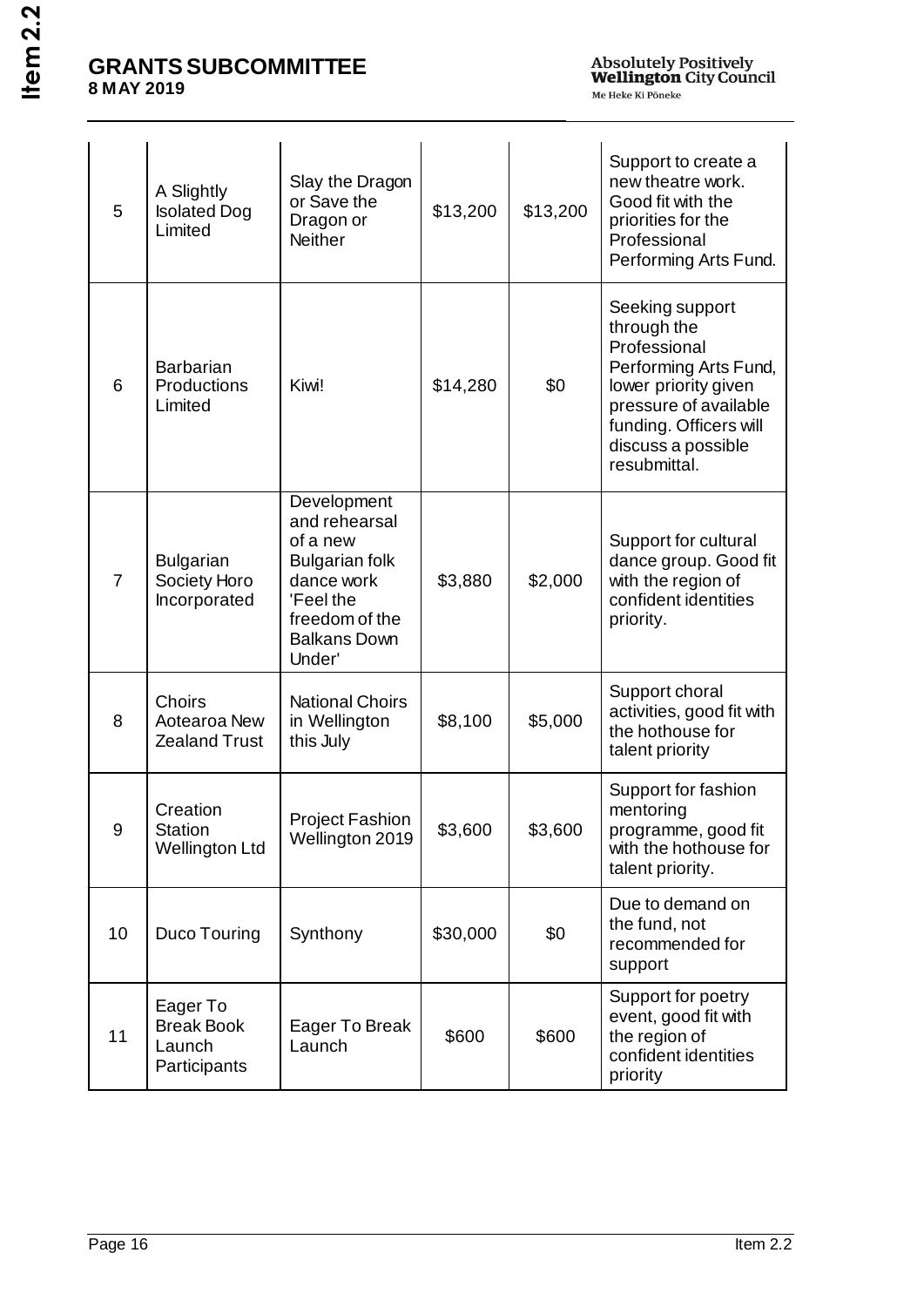| 12 | Ekta NZ<br>Incorporated                                             | Jallianwala<br>Bagh Punjab<br><b>Under Siege</b><br>Exhibition                   | \$5,125  | \$0      | Due to demand on<br>the fund, not<br>recommended for<br>support                                                                                                                                                   |
|----|---------------------------------------------------------------------|----------------------------------------------------------------------------------|----------|----------|-------------------------------------------------------------------------------------------------------------------------------------------------------------------------------------------------------------------|
| 13 | <b>Enjoy Public</b><br><b>Art Gallery</b>                           | Towards<br>running costs<br>and visual arts<br>programming                       | \$10,000 | \$0      | Due to demand on<br>the fund, not<br>recommended for<br>support                                                                                                                                                   |
| 14 | Eternity<br>Productions<br>Ltd                                      | Rigoletto                                                                        | \$5,000  | \$4,000  | Support for opera<br>production, good fit<br>with the hothouse for<br>talent priority                                                                                                                             |
| 15 | Everybody<br><b>Cool Lives</b><br><b>Here Trust</b><br><b>Board</b> | Rehearsals and<br>Scenographic<br>Development of<br>Unflattering<br><b>Smock</b> | \$14,350 | \$14,350 | Support to create a<br>new theatre work.<br>Good fit with the<br>priorities for the<br>Professional<br>Performing Arts Fund.                                                                                      |
| 16 | <b>FCC</b>                                                          | <b>UMA LAVA</b>                                                                  | \$15,000 | \$0      | Seeking support<br>through the<br>Professional<br>Performing Arts Fun.<br>Lower priority given<br>pressure of available<br>funding, Officers will<br>discuss a re-submittal<br>in the July 2019<br>funding round. |
| 17 | <b>Flying Dog</b><br><b>Artistic</b><br>Management                  | <b>2020 New</b><br>Zealand<br>International<br><b>Young Artists</b><br>Festival  | \$12,500 | \$0      | Lower priority given<br>pressure of available<br>funding. Officers will<br>discuss a possible<br>resubmittal focused<br>on local benefits.                                                                        |
| 18 | <b>Girls Rock</b><br>Camp!<br>Aotearoa                              | Girls Rock!<br>Camp Pōneke                                                       | \$4,000  | \$3,000  | Support for a band<br>camp. Good fit with<br>the hothouse for<br>talent priority                                                                                                                                  |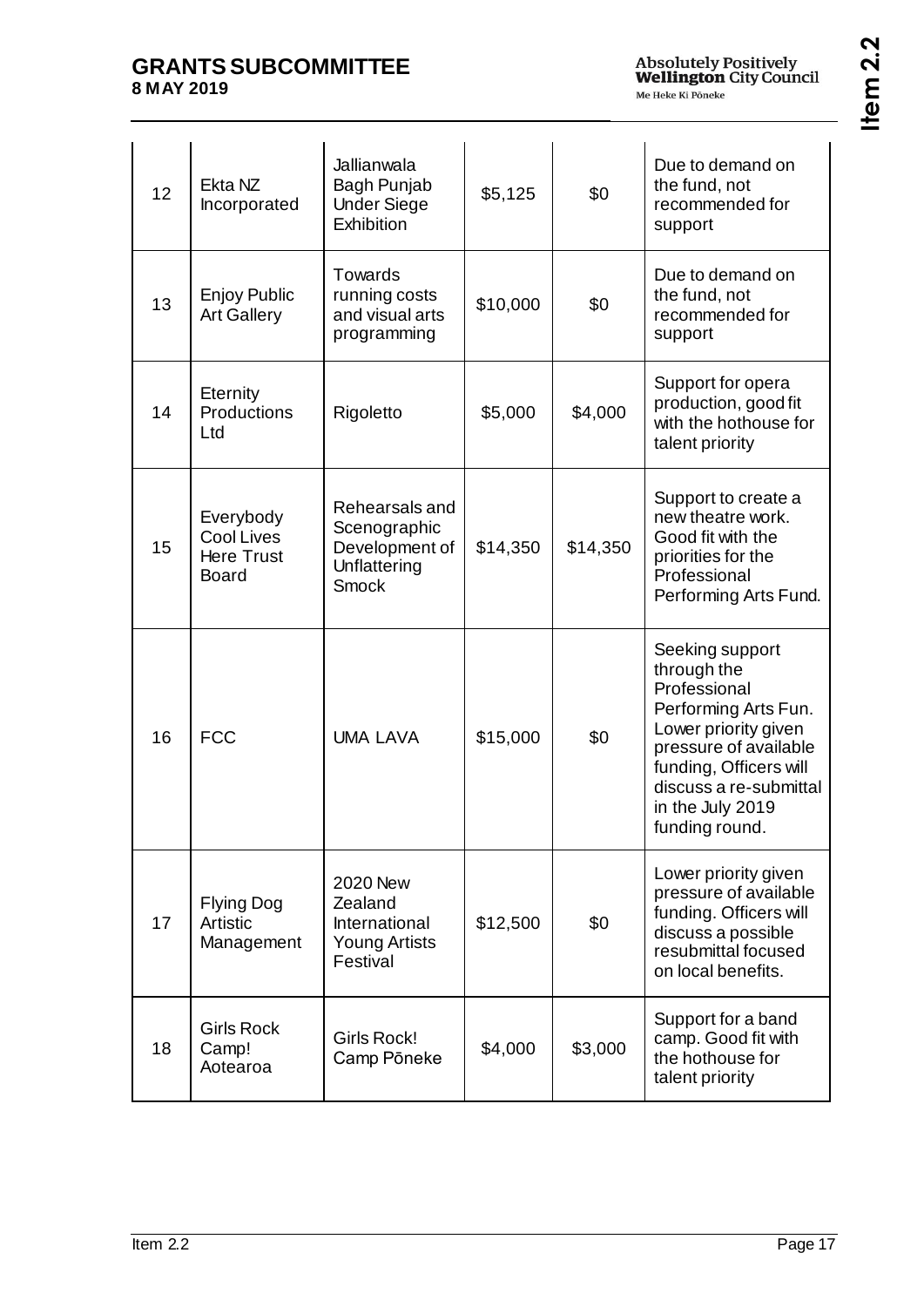| 19 | Hāpai<br>Productions<br>Tapui Ltd            | PAKARU a new<br>play written by<br>Mitch Tawhi<br>Thomas     | \$5,500 | \$5,000 | Support to present a<br>new theatre work.<br>Good fit with the<br>priorities for the<br>Professional<br>Performing Arts Fund.                 |
|----|----------------------------------------------|--------------------------------------------------------------|---------|---------|-----------------------------------------------------------------------------------------------------------------------------------------------|
| 20 | I Ken So<br>Productions                      | Digging to<br>Cambodia                                       | \$3,400 | \$3,000 | Support to present a<br>new theatre work.<br>Good fit with the<br>hothouse for talent<br>and region of<br>confident identities<br>priorities. |
| 21 | Jadwiga                                      | You are the<br>Book of<br>Revelation                         | \$1,690 | \$1,600 | Support for a comedy<br>show with a sign<br>language component.<br>Good fit with the<br>hothouse and region<br>of confident identities        |
| 22 | Latin American<br><b>Film Festival</b>       | Latin America<br>and Spain Film<br>Festival                  | \$8,000 | \$2,000 | Support for film<br>festival, good fit with<br>the region of<br>confident identities                                                          |
| 23 | Meanwhile                                    | <b>MEANWHILE</b><br>2019 Marketing<br>and Promotion<br>Costs | \$3,000 | \$0     | Due to demand on<br>the fund, not<br>recommended for<br>support                                                                               |
| 24 | Toi Ngākau<br>Productions                    | <b>Running Late</b>                                          | \$9,413 | \$3,000 | Support for emerging<br>theatre company,<br>good fit with the<br>hothouse for talent<br>priority.                                             |
| 25 | New Zealand<br>Improvisation<br><b>Trust</b> | New Zealand<br>Improv Festival<br>2019                       | \$6,587 | \$5,000 | Support for Improv<br>Festival, good fit with<br>the hothouse for<br>talent priority.                                                         |
| 26 | New Zealand<br>School of<br>Dance            | T? Move youth<br>dance project                               | \$3,600 | \$3,600 | Support for Maori and<br>pacific dance training,<br>good fit with the<br>hothouse for talent<br>priority                                      |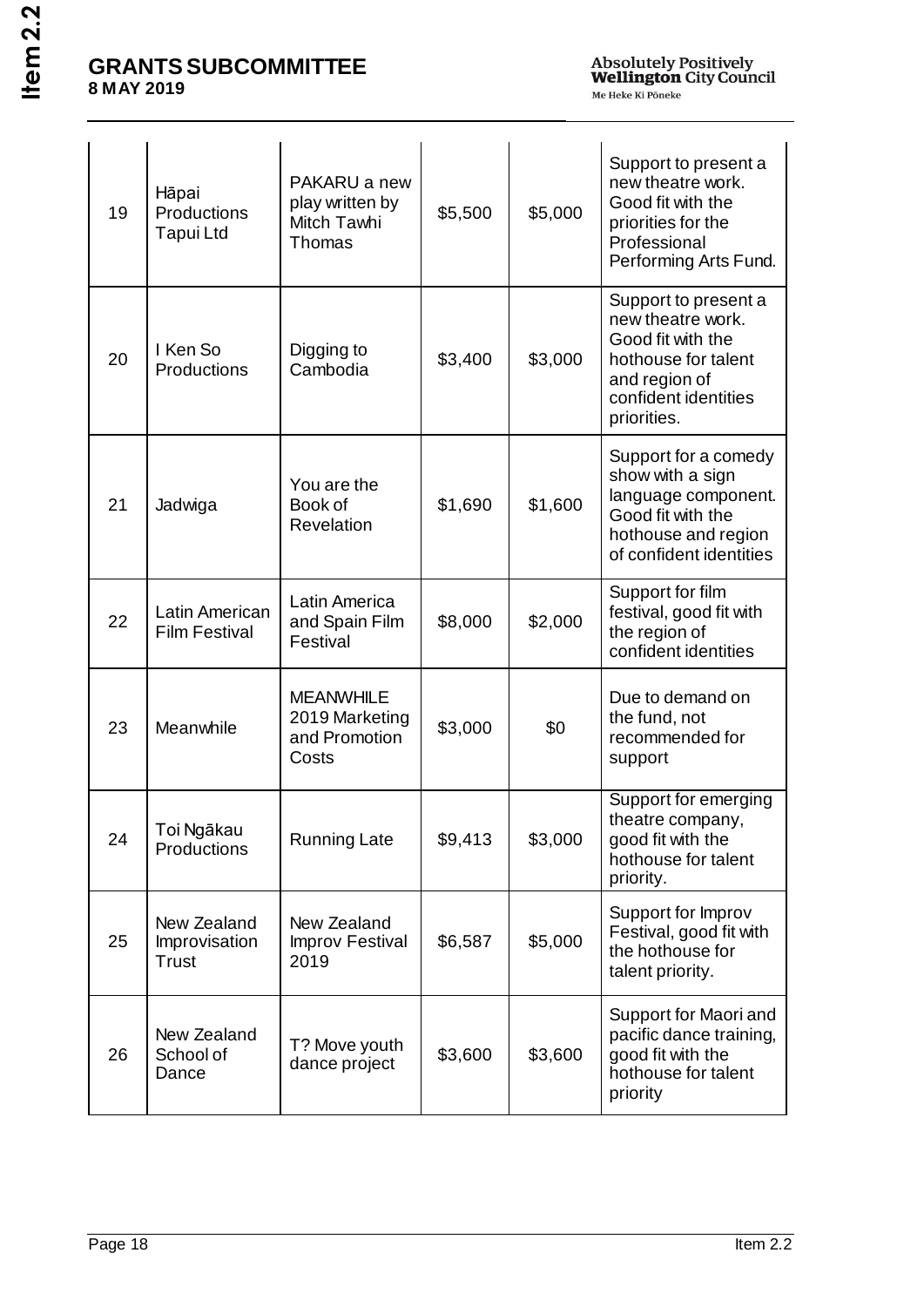| 27 | Play_station                                                                                   | Performance<br>Programme and<br>basic<br>maintenance of<br>gallery/<br>performance<br>space | \$4,607  | \$0     | Due to demand on<br>the fund, not<br>recommended for<br>support                                                             |
|----|------------------------------------------------------------------------------------------------|---------------------------------------------------------------------------------------------|----------|---------|-----------------------------------------------------------------------------------------------------------------------------|
| 28 | <b>Red Scare</b><br><b>Collective Ltd</b><br><b>T/A Red Scare</b><br><b>Theatre</b><br>Company | The Aliens,<br>presented by<br><b>Red Scare</b><br><b>Theatre</b><br>Company                | \$2,750  | \$2,700 | Support for the<br>presentation of a new<br>theatre work, good fit<br>with the hothouse for<br>talent priority              |
| 29 | <b>Rock Quest</b><br>Charitable<br>Trust                                                       | Showquest                                                                                   | \$12,500 | \$0     | Due to demand on<br>the fund, not<br>recommended for<br>support, being<br>supported via Venue<br>Subsidy for Opera<br>House |
| 30 | Sally Richards                                                                                 | The New<br>Zealand<br><b>Festival of Solo</b><br>Performance                                | \$6,100  | \$5,000 | Support for new solo<br>performance festival.<br>Good fit with the<br>hothouse for talent<br>priority                       |
| 31 | Show Me<br><b>Shorts Film</b><br><b>Festival Trust</b><br><b>Board</b>                         | 14th annual<br>Show Me<br><b>Shorts Film</b><br>Festival                                    | \$5,253  | \$3,500 | Support for short film<br>festival, good fit with<br>the hothouse for<br>talent priority                                    |
| 32 | St Andrew's on<br>The Terrace                                                                  | Series of<br>lunchtime<br>concerts                                                          | \$2,500  | \$2,500 | Support for an annual<br>series of concerts,<br>good fit with the<br>hothouse for talent<br>priority                        |
| 33 | <b>Strathmore</b><br>Park Stitching<br>Lounge                                                  | <b>Strathmore</b><br>Park Stitching<br>Lounge                                               | \$1,340  | \$1,340 | Support for<br>community craft<br>group, good fit with<br>the region of<br>confident identities                             |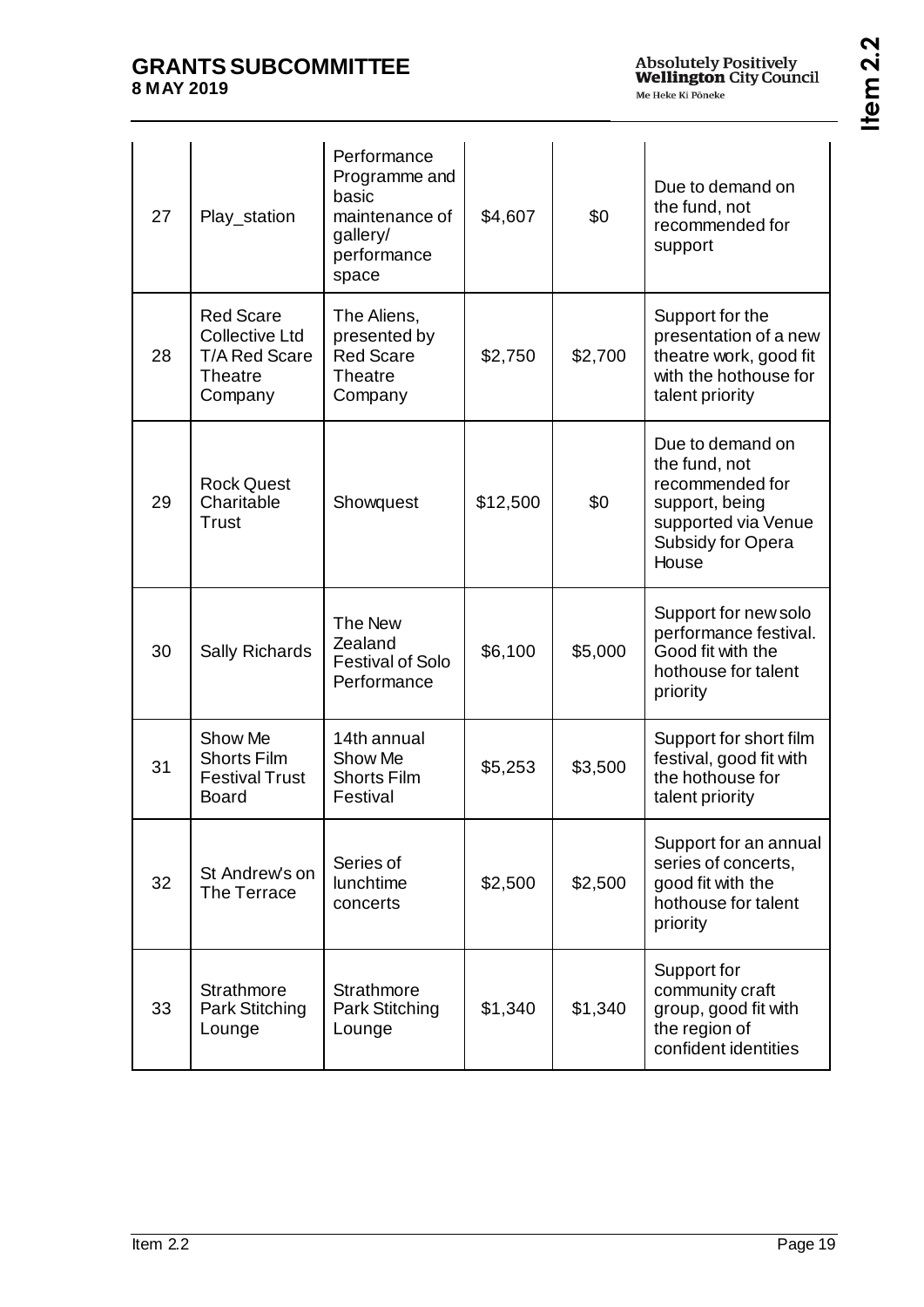| 34 | <b>Sunset</b>                                                           | <b>Sunset</b>                                                     | \$6,499  | \$6,400 | Seeking support<br>through the<br>Professional<br>Performing Arts Fund.<br>Support to present an<br>inter-arts, twelve hour<br>event. Good fit with<br>the priorities for the<br>Professional<br>Performing Arts Fund. |
|----|-------------------------------------------------------------------------|-------------------------------------------------------------------|----------|---------|------------------------------------------------------------------------------------------------------------------------------------------------------------------------------------------------------------------------|
| 35 | Tawata<br>Productions                                                   | Big Hair, Don't<br>Care At The<br>Table                           | \$7,121  | \$0     | Lower priority given<br>pressure of available<br>funding                                                                                                                                                               |
| 36 | The Korean<br>Association of<br>Wellington<br>New Zealand<br><b>INC</b> | <b>K-Culture</b><br>Festival                                      | \$6,000  | \$0     | Due to demand on<br>the fund, not<br>recommended for<br>support, we are<br>supporting with<br>Venue Subsidy for<br>the MFC.                                                                                            |
| 37 | The Miramar<br>and Maupuia<br>Community<br><b>Trust</b> Inc             | Matariki<br>Celebration                                           | \$1,500  | \$1,000 | Support for a<br>community Matariki<br>event. Good fit with<br>the region of<br>confident identities                                                                                                                   |
| 38 | The Night<br>Watch                                                      | Voices from the<br>Margins                                        | \$2,020  | \$0     | Due to demand on<br>the fund, not<br>recommended for<br>support                                                                                                                                                        |
| 39 | The Queen's<br>Closet                                                   | Restoration: the<br>inaugural<br>concert of The<br>Queen's Closet | \$3,150  | \$3,000 | Support for chamber<br>music performance<br>ad recording, good fit<br>with the hothouse for<br>talent priority                                                                                                         |
| 40 | <b>The</b><br>Theatreview<br>Trust                                      | <b>THEATREVIEW</b><br>editing &<br>management -<br>Wellington     | \$4,000  | \$4,000 | Support for<br>professional theatre<br>and dance review<br>website, good fit with<br>the hothouse for<br>talent priority                                                                                               |
| 41 | This Is Us                                                              | This is Us                                                        | \$16,800 | \$0     | Due to demand on<br>the fund, not<br>recommended for<br>support                                                                                                                                                        |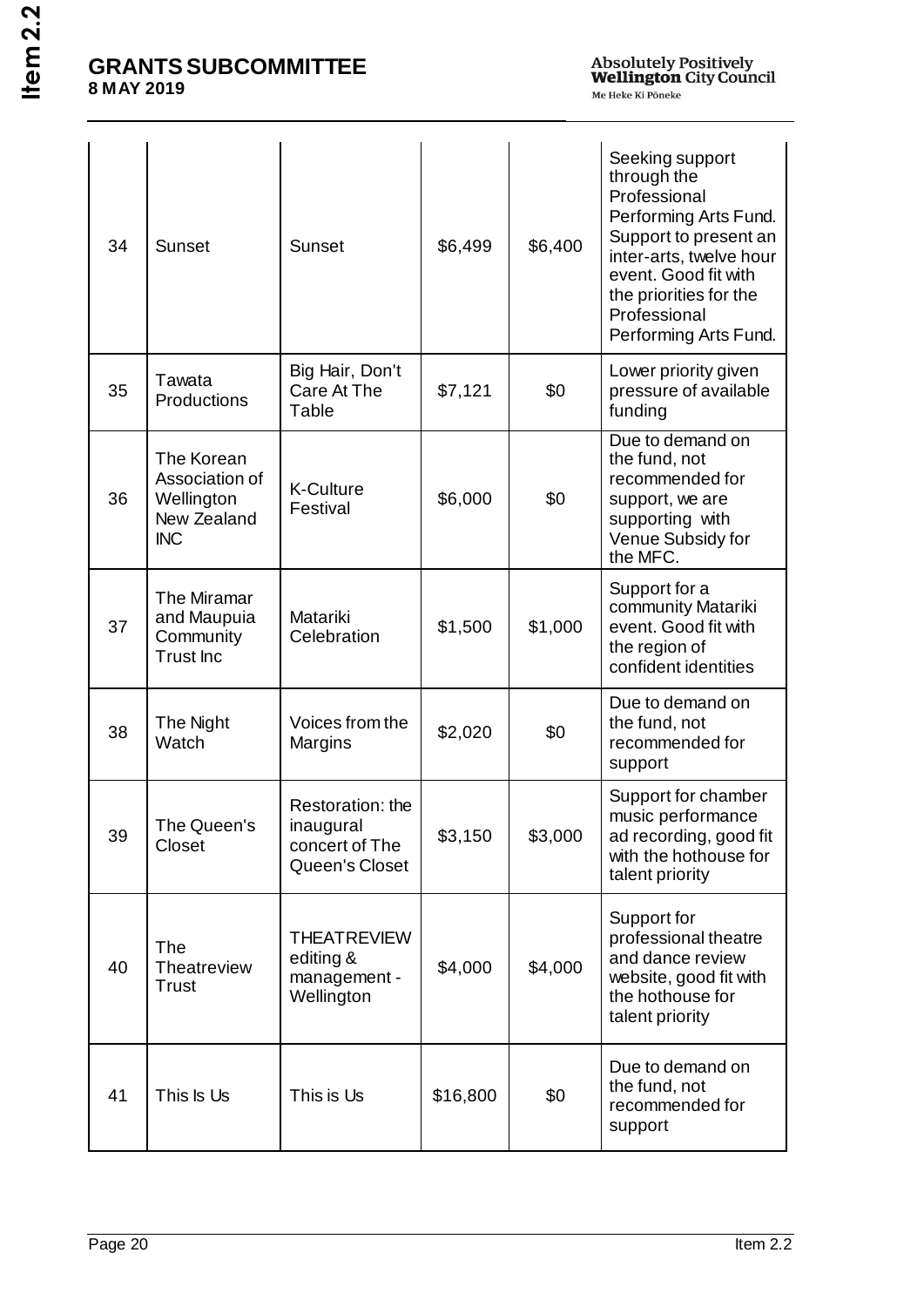| c<br>J.<br>c<br>√ |
|-------------------|
| ≻<br>Φ            |
|                   |

| 42 | <b>Triplicity</b><br>Productions                      | The Duck Who<br>Loved Me                                                              | \$3,000  | \$2,275 | Support for children's<br>theatre production.<br>Good fit with the<br>hothouse for talent<br>priority.                                      |
|----|-------------------------------------------------------|---------------------------------------------------------------------------------------|----------|---------|---------------------------------------------------------------------------------------------------------------------------------------------|
| 43 | Urban Art Ltd -<br>T/A Urban Art<br>Foundation        | Urban Art:<br>Continuance<br>and Expansion                                            | \$5,000  | \$0     | Due to demand on<br>the fund, not<br>recommended for<br>support                                                                             |
| 44 | Victoria<br>University of<br>Wellington<br>Foundation | Akamai                                                                                | \$1,955  | \$0     | Due to demand on<br>the fund, not<br>recommended for<br>support                                                                             |
| 45 | <b>Voice Arts</b><br><b>Trust</b>                     | Salary and core<br>administrative<br>support 2019                                     | \$10,000 | \$6,000 | Support for core<br>administrative costs.<br>Good fit with the<br>active and engaged<br>and region of<br>confident identities<br>priorities |
| 46 | Wellington<br>Chamber<br><b>Music Trust</b>           | 2019 Concerts                                                                         | \$5,000  | \$0     | Due to demand on<br>the fund, not<br>recommended for<br>support                                                                             |
| 47 | Wellington<br>Heritage Week<br><b>Trust Board</b>     | Wellington<br>Heritage Week<br>2019                                                   | \$4,000  | \$4,000 | <b>Support for Heritage</b><br>Festival, good fit with<br>the region of<br>confident identities                                             |
| 48 | Wellington Irish<br>Dance Trust<br><b>Board</b>       | <b>Capital City</b><br>Feis (Wellington<br><b>Irish Dance</b><br>Festival<br>Weekend) | \$10,775 | \$0     | Due to demand on<br>the fund, not<br>recommended for<br>support                                                                             |
| 49 | Wellington<br>Youth<br>Orchestras Inc.                | The Russians                                                                          | \$4,500  | \$3,000 | Support for a concert,<br>good fit with the<br>hothouse for talent<br>priority                                                              |
| 50 | WIDance                                               | <b>Inclusive</b><br>community<br>dance classes                                        | \$3,900  | \$3,900 | Support for integrated<br>dance classes, good<br>fit with the active and<br>engaged and<br>hothouse for talent<br>priorities.               |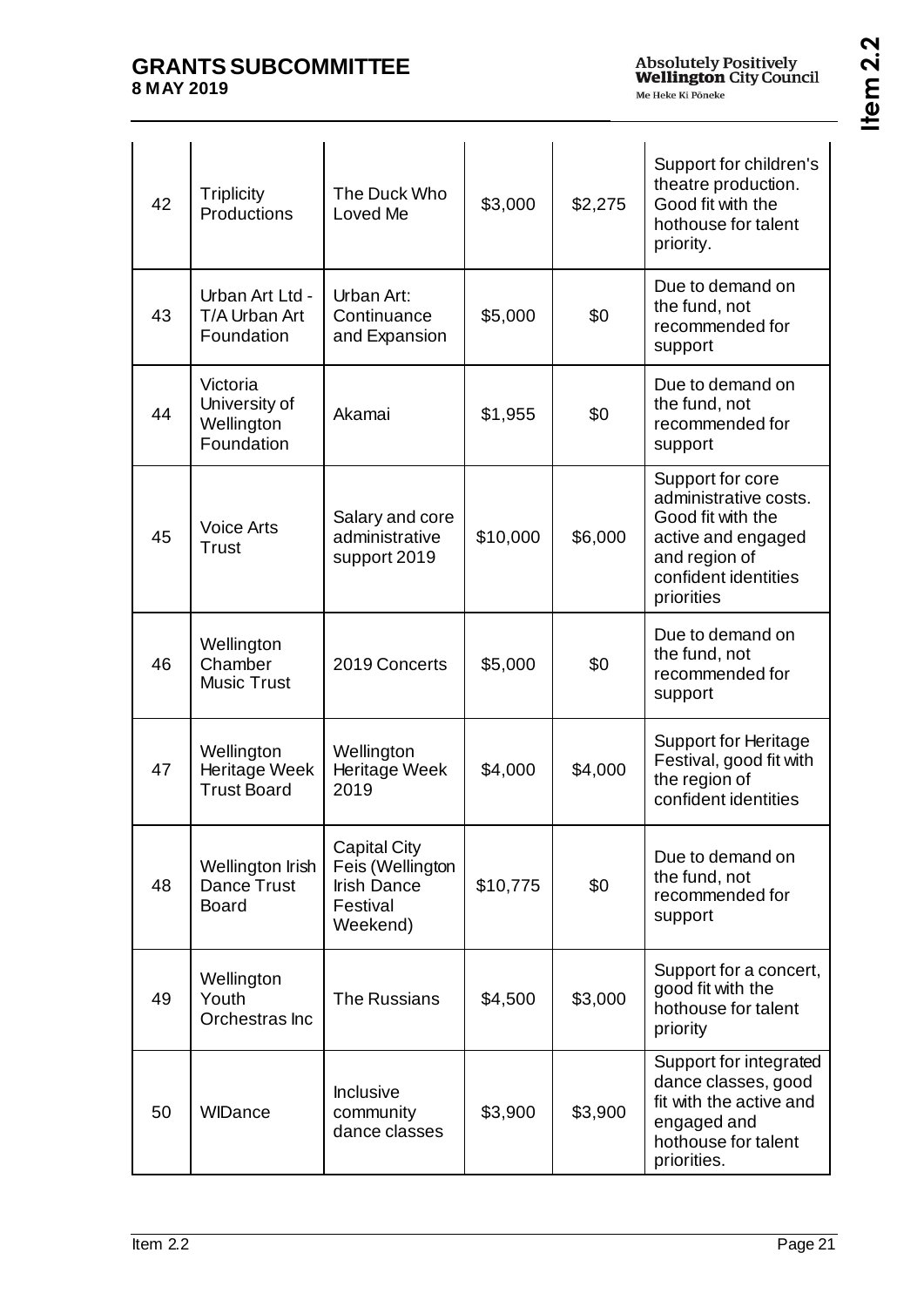#### **\$351,190 \$127,565**

# **Background**

- 3. Grants and funding are included in the Annual Plan to provide an appropriate mechanism for the Council to respond to community groups and organisations that are undertaking projects that:
	- Meet a need identified by the community.
	- Align with council's strategic goals and community outcomes.
	- Rely to some extent on participation and engagement by community organisations
- 4. All funding applications, which are made online, have been made available to all Councillors.
- 5. Organisations and projects are funded through both contracts and contestable grants pools. The contestable pools provide grants that are discretionary, short term and generally project based in nature. The Council also enters into multi-year contracts when it has an interest in ensuring particular activities occur that contribute to Council's strategies or policies.
- 6. This fund serves to support organisations and deliver on the City's Arts and Culture Strategy and Events Policy. Council's Long Term and Annual Plans outline a number of activities that support the Arts and Culture Strategy, notably positioning Wellington as the place for all people to experiment with, learn about, and experience New Zealand's arts and culture, especially contemporary work.
- 7. Criteria for the fund are as follows:
	- The project is Wellington-based and mainly benefits the people of Wellington. (exceptions may be made for projects based elsewhere in the region, but which significantly benefit Wellington City residents).
	- The applicant is a legally constituted community group or organisation.
	- The applicant provides evidence of sound financial management, good employment practice, clear and detailed planning, clear performance measures, and reporting processes.
	- The applicant outlines how physical accessibility has been built into project development.
	- The applicant outlines how pricing has been set to ensure access by a wide range of people or by the intended users.
	- The project should show evidence of community support, collaboration, and building partnerships with other organisations (e.g. social media interest, letters of support from other organisations/leaders).
	- The applicant must show that the project discernibly improves community wellbeing and adds value to the range of similar types of services in the community.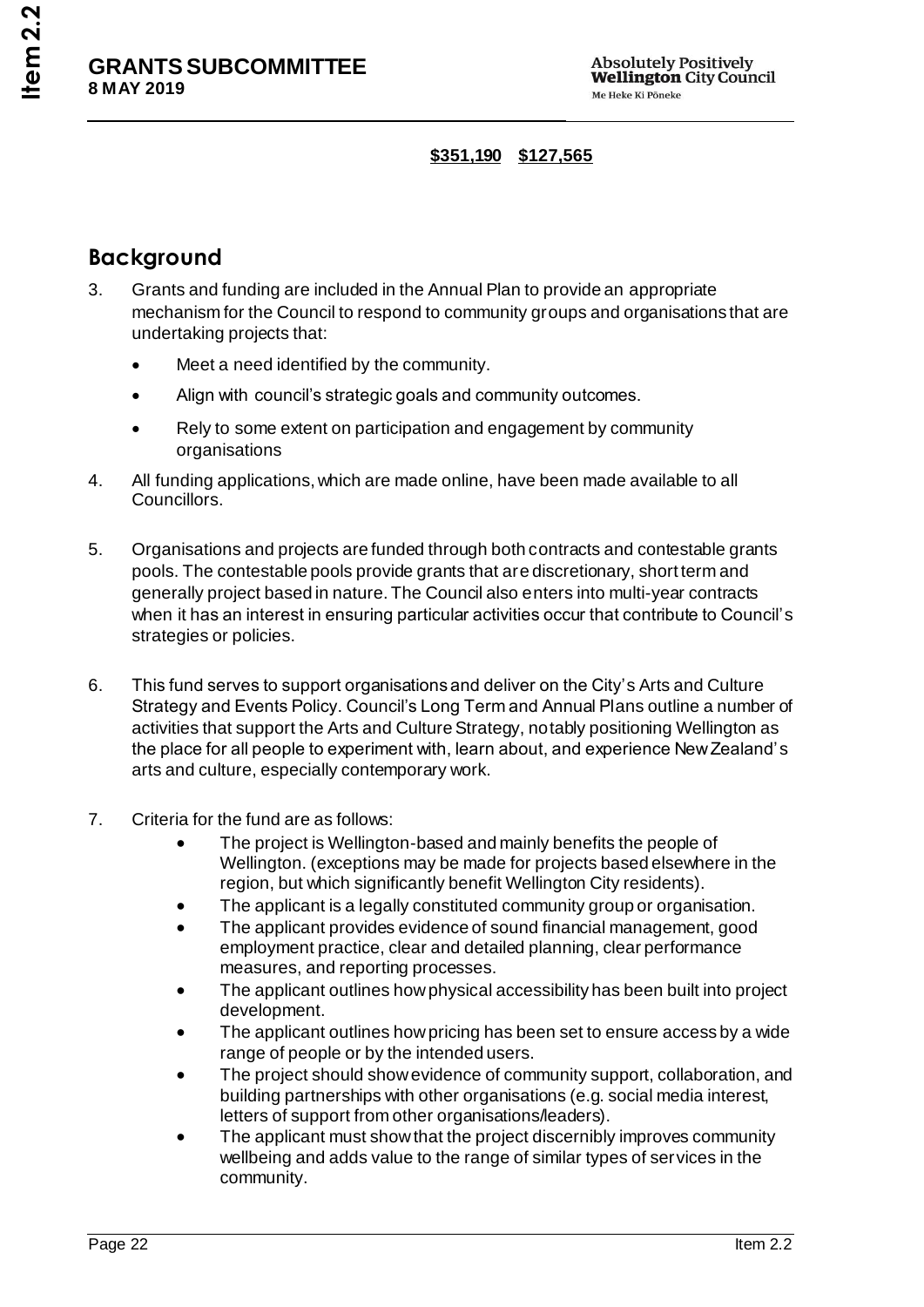- The Council acknowledges the significance of Māori cultural practice and projects demonstrate values and increases the visibility of Māori cultural traditions and contemporary applications.
- 8. Current Arts and Culture Fund focus areas (priorities) are:

#### **The city as a hothouse for talent**

Priority will be given to projects that:

- Ensure there is an appropriate range of platforms for local talent to present their works
- Value new talent and connect it with support networks

#### **Wellington as a region of confident identities**

Priority will be given to projects that:

- Recognise and celebrate the role of mana whenua and Māori history in the city
- Enable all ethnic, demographic and suburban communities to explore, celebrate and share their own cultural identity
- Enable suburban and other geographical communities to undertake projects that explore, celebrate and share their own identity

#### **Active and engaged people**

Priority will be given to projects that:

- Support arts practitioners to work with communities to develop work of, by and for that community
- Ensure the sustainability of organisations that facilitate and/or undertake activities within communities
- Maximise the potential of arts and cultural activities to increase community connectedness, resilience and participation in community/city decisionmaking

#### **Our creative future through technology**

Priority will be given to projects that:

 Increase access to technology for use in the creation, distribution and marketing of creative products and services

# **Support for Professional Performing Arts**

- 9. In the 2018/28 Long-Term Plan, Wellington City Council proposed 'Arts and Culture' as one of the Council's five priority areas. Public responses to the plan confirmed our residents' commitment to supporting and celebrating the arts in Wellington and Council has now confirmed this priority.
- 10. As part of this focus, an additional \$75,000 has been made available to professional performing arts companies or organisations applying to the Arts and Culture Fund.
- 11. Funding is allocated alongside the Arts and Culture Fund in 2018/19, in the round closing 31 October \$37,000 was allocated, the reminder being allocated in this funding round.
- 12. In order to be considered, performing arts organisations must:
	- meet the funding criteria of the Arts and Culture Fund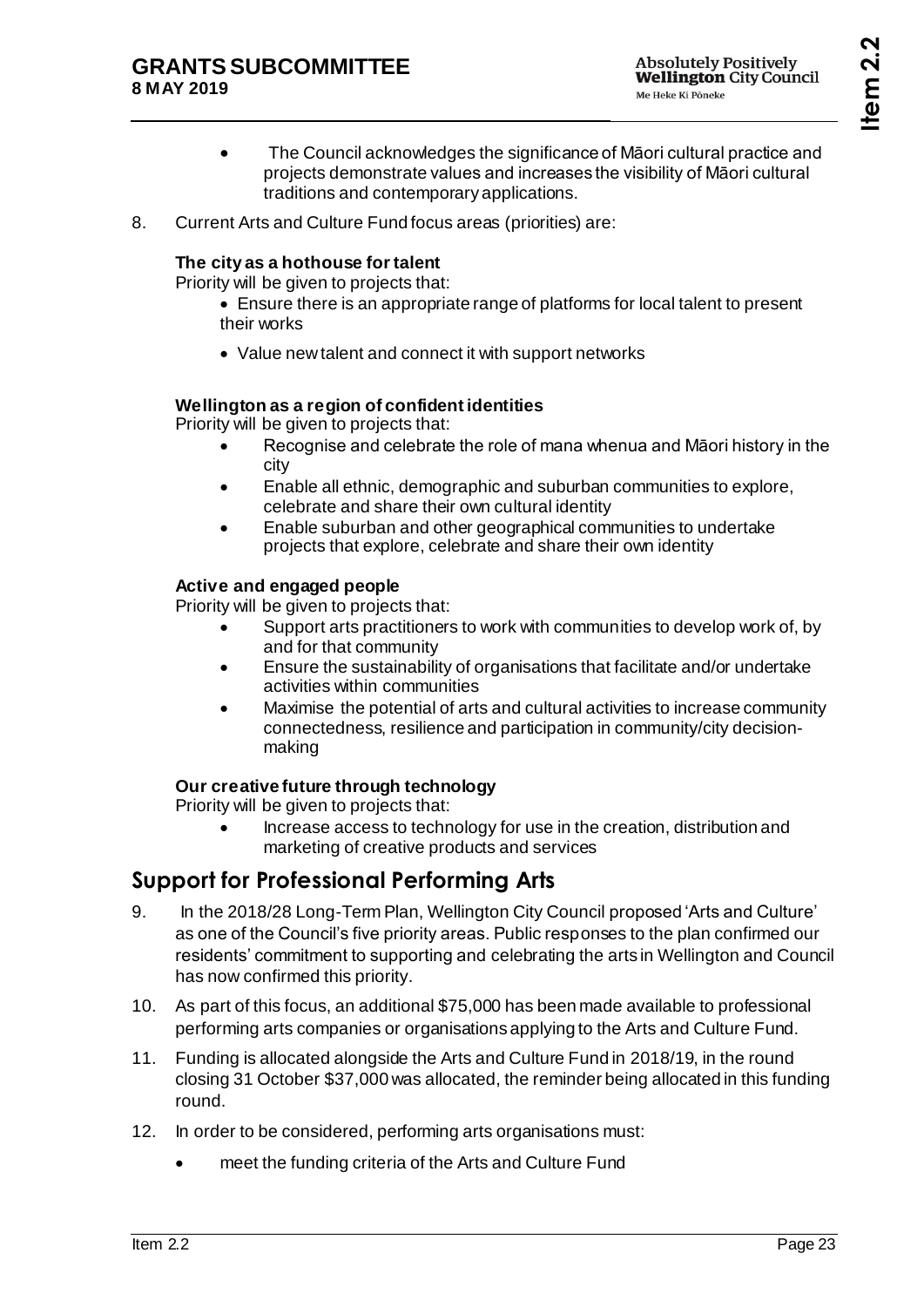- have a strong track record in creating high quality professional productions, and
- have a confirmed performance outcome in Wellington City
- 13. Priority will be given to:
	- groups containing a majority of Wellington-based practitioners in theatre, dance or inter-arts practice with a strong performance focus
	- the development of new work that will be premiered in Wellington
	- work that has a Wellington specific focus, i.e. tells a Wellington story or is responding to a Wellington location

### **Discussion**

- 14. The Arts and Culture Fund supports community organisations for projects that meet the criteria for the fund. This is the third of three funding rounds for 2018-19 financial year.
- 15. The next Arts and Culture funding round will have a closing date of 1 August 2019 which will be considered alongside applications through the Social and Recreation and Natural Environment Fund at the 4 September 2019 Grants subcommittee.
- 16. 50 applications were received, seeking \$351,190. Officers are recommending the Grants Subcommittee support 30 projects with grants totalling \$127,565 through the Arts and Culture Fund, this includes \$38,000 allocated to four of the seven organisations seeking support through the 'Professional Performing Arts Fund'.

### **Officers**

Felicity Birch, Senior Arts Advisor

Natasha Petkovic-Jeremic, Manager City Arts and Events

Mark Farrar, Team Leader, Funding and Relationships

### **Attachments**

Nil

| Author     | Mark Farrar, Team Leader Funding and Relationships |
|------------|----------------------------------------------------|
| Authoriser | <b>Jenny Rains, Community Services Manager</b>     |
|            | Stephen McArthur, Manager Community Networks       |
|            | Barbara McKerrow, Chief Operating Officer          |